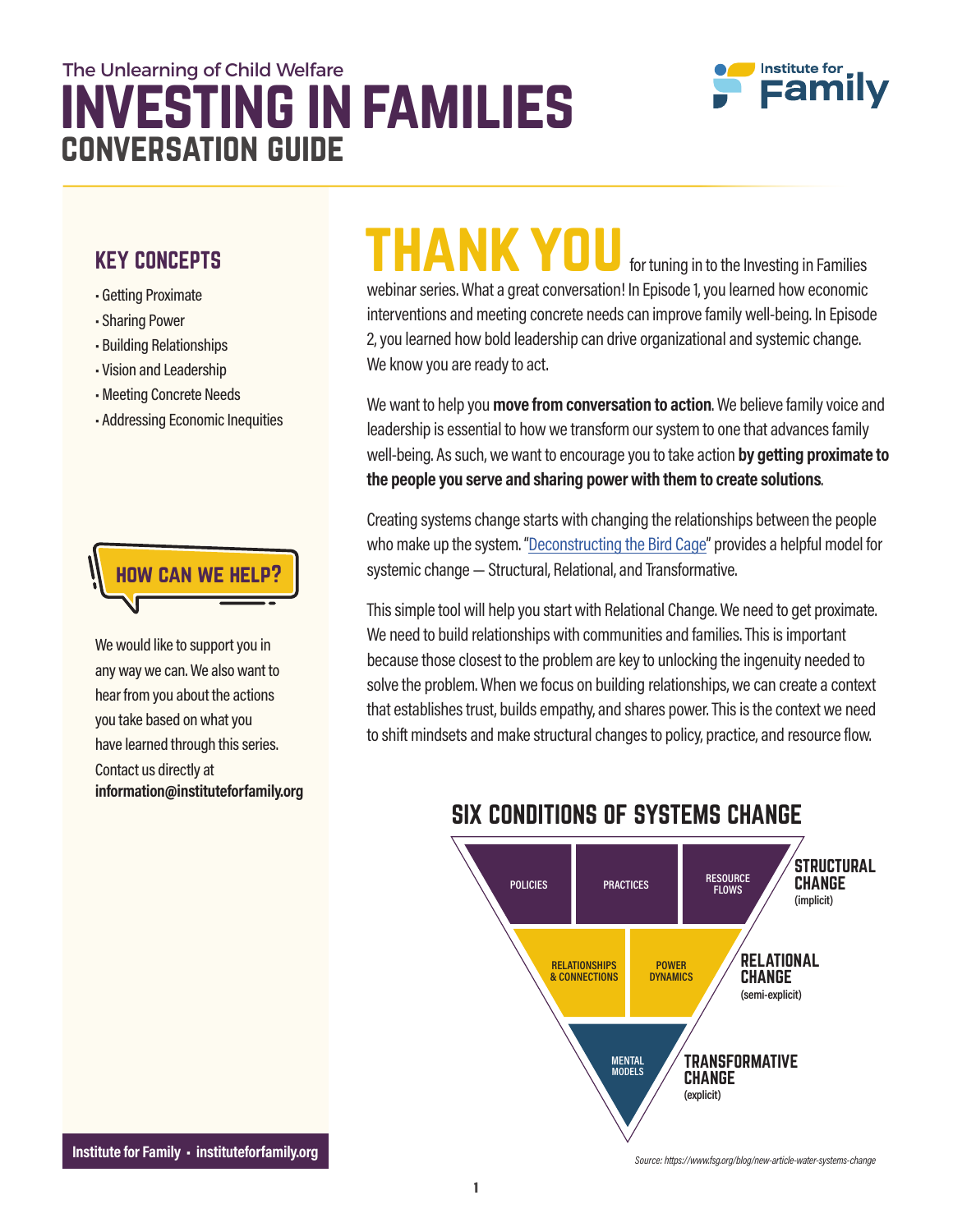#### **NVESTING IN FAMILIES** The Unlearning of Child Welfare conversation guide



# let's get started!

We invite you to use the following questions as thought starters for developing your own process for transformative change. We suggest you use them as an individual, a team, or as an organization. The most important thing is that the process is based on listening to understand, learning from each other, building relationships, sharing power, and taking action together.

#### GETTING PROXIMATE: UNDERSTANDING THE PROBLEMS

| Who do we need to learn from to better understand the | How can we engage with individuals and communities in a                             |
|-------------------------------------------------------|-------------------------------------------------------------------------------------|
| problems we are trying to solve?                      | meaningful way?                                                                     |
| What will allow us to establish and build trust?      | Are there specific people or organizations that can help us<br>build relationships? |
| How can we get involved with community-based          | What questions would help us understand what families                               |
| organizations so that we are more informed?           | need and how our systems need to change?                                            |
|                                                       |                                                                                     |